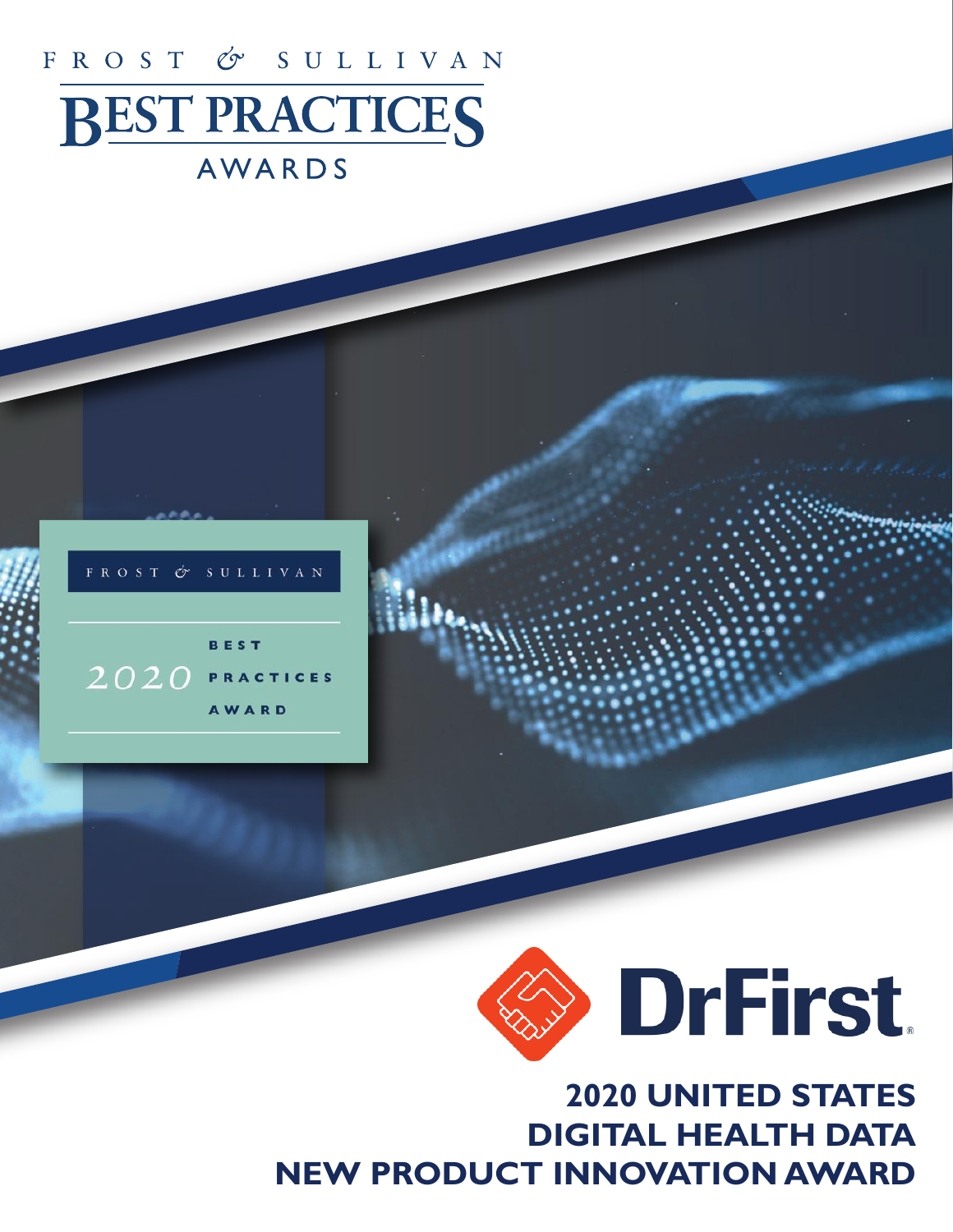## Contents

| Best-Practices Recognition: 10 Steps to Researching, Identifying, and Recognizing Best |
|----------------------------------------------------------------------------------------|
|                                                                                        |
|                                                                                        |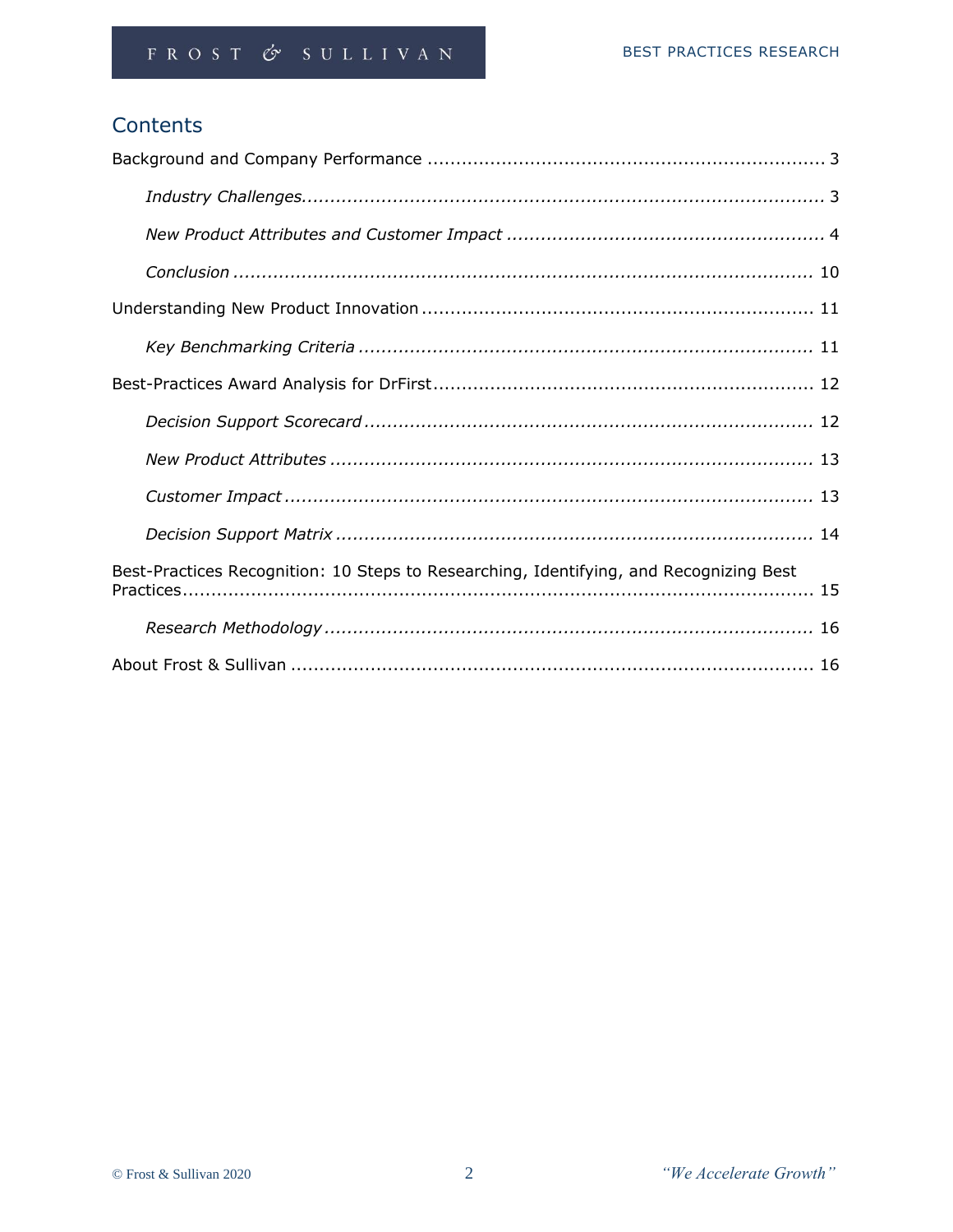## **Background and Company Performance**

## *Industry Challenges*

In an era of increasing volumes of patient-related healthcare data, successfully managing patients' medication and clinical needs could be resolved with improved data flow, data analytics, and telehealth connectivity. Healthcare delivery is changing rapidly, primarily driven by the need to protect all stakeholders from exposure to viruses and other contagious diseases while delivering timely patient-centered care. During times of rapid evolution, precautions to ensure safe medical practices, patient privacy, and appropriate reimbursement must be taken. Medical errors can occur when "information is unrecorded, misdirected, never received, never retrieved, or ignored," according to patient safety experts at [CRICO Strategies.](https://www.rmf.harvard.edu/Malpractice-Data/Annual-Benchmark-Reports/Risks-in-Communication-Failures) Four specific challenges that can be addressed by innovative digital technology include care collaboration (including telehealth), medication and clinical management, medication reconciliation, and medication adherence.

Medication management involves the proper use of prescribed drugs by patients. This service supports the need for patients to take their medications at the appropriate time and helps avoid potential interactions with other prescribed medicines. Many patients must remember to take several prescribed drugs per day. Those who take prescription drugs take an average of four, and many also take over-the-counter [medicines,](https://www.webmd.com/drugs/index-drugs.aspx) [vitamins,](https://www.webmd.com/vitamins-and-supplements/lifestyle-guide-11/default.htm) and other [dietary supplements,](https://www.webmd.com/vitamins-and-supplements/supplement-faq) according to a *Consumer Reports* survey. Patients can get overwhelmed quickly by the volume of prescribed drugs that they consume and may forget to tell their doctors all the medications they are taking.

A prescriber's lack of knowledge about the full array of drugs a patient takes could result in a medical error. Unwitting medical errors are the most significant threat of poor medication management. According to a 2016 study, "ADEs [adverse drug events] account for more than 3.5 million physician office visits and 1 million emergency department visits each year. It is believed that preventable medication errors impact more than 7 million patients and cost almost \$21 billion annually across all care settings."<sup>1</sup> Providing doctors with a more robust, accurate, and precise medication history as well as technology that improves medication matching can mitigate the risks of ADEs.

Collaborating on and coordinating patient care across providers, clinical and medication services, patients, and other caregivers are proven to avoid ADEs, protect healthcare participants from unnecessary exposure to viral infections, and provide patients access to their healthcare providers, regardless of care setting. Industry analysts cite the following information based on Frost & Sullivan research:

- 81% of patients are more likely to select a medical provider who offers telemedicine services over one who does not when choosing doctors. $2$
- Perceived barriers to adoption of telehealth included difficulties integrating it into the practice workflow (mentioned by 42% of respondents), no patient access to the

<sup>&</sup>lt;sup>1</sup> Brianna A. da Silva and Mahesh Krishnamurthy (2016), "The alarming reality of medication error: a patient case and review of Pennsylvania and National data," *Journal of Community Hospital Internal Medicine Perspectives* 6:4, DOI: [10.3402/jchimp.v6.31758.](https://doi.org/10.3402/jchimp.v6.31758) <sup>2</sup> Lisa Hedges (2019), "Should You Offer Telemedicine Services? Patients Weigh In," [SoftwareAdvice.com.](https://www.softwareadvice.com/resources/should-you-offer-telemedicine-services/)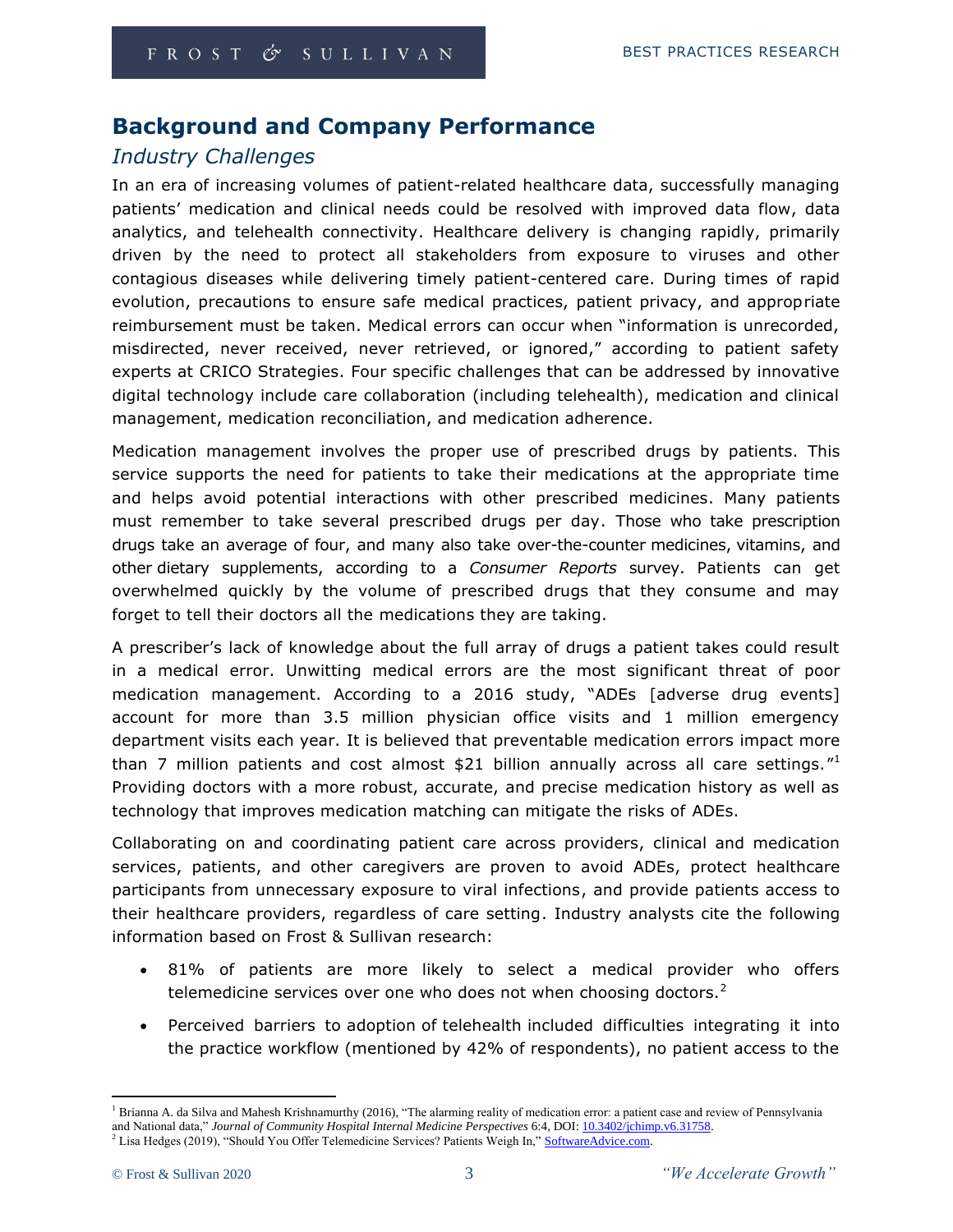technology (36%), concern about potential medical errors (29%), and security and privacy of patient information (23%).<sup>3</sup>

- More than 70% of patients feel fully satisfied when they receive coordinated care.
- Approximately 20% of the patients switch providers every year due to a lack of trust in their care teams.
- Close to 70% of patients prefer to make more informed clinical decisions related to payer and provider services when they have access to their accurate medical data.
- Medical errors during transitions of care are prevalent; 80% of clinical errors occur due to the lack of coordinated communication during care transitions.<sup>4</sup>

Medication adherence involves patients properly complying with a prescribed treatment plan. According to a recent article, "Medication nonadherence for patients with chronic diseases is extremely common, affecting as many as 40% to 50% of patients who are prescribed medications for the management of chronic conditions such as diabetes or hypertension. At least 100,000 preventable deaths and \$100 billion in preventable medical costs per year are due to nonadherence to prescribed treatment."<sup>5</sup> Solutions that engage patients and increase medication adherence from first fill through maintenance must not be cumbersome and overbearing or overly intrusive.

Collaboration and telehealth tools must be easy to implement for organizations; intuitive to use for clinicians, patients, and caregivers; accessible inside or outside of a facility; and scalable to adapt to organizational needs. Based on the indicators cited, providers and first responders need to gain real-time access to the increasing volume of patient data that currently exists in silos. Patients need to access their personal doctors and care teams through remote telehealth options. Solutions that overcome these silos can improve patient outcomes and reduce the cost of medical interventions or prevent patient deaths in many situations.

## *New Product Attributes and Customer Impact*

Frost & Sullivan has assessed several digital products that offer access to critical clinical and pharmacy data as well as secure care collaboration between healthcare participants. We are impressed by DrFirst's products, features, and functionalities. US-based DrFirst provides software solutions and services that enable real-time access to patient data, improve communication and collaboration at the point of care, and build a knowledge base across patients' caregivers and other touchpoints. DrFirst enhances a doctor's clinical view of patients' medical care and drug regimens, driving safer care, and better health outcomes.

<sup>&</sup>lt;sup>3</sup> American College of Physicians (ACP) survey, cited in Joyce Frieden (2019), "Barriers to Telehealth Adoption Remain, Survey Finds," [MedPageToday.com.](https://www.medpagetoday.com/meetingcoverage/acp/79180)

<sup>&</sup>lt;sup>4</sup> Frost & Sullivan (2019), "US Care Coordination Software Market, Forecast to 2023," [store.frost.com.](https://store.frost.com/us-care-coordination-software-market-forecast-to-2023.html)

<sup>5</sup> Fred Kleinsinger (2018), "The Unmet Challenge of Medication Nonadherence," *The Permanente Journal* 22:18-033 DOI: [10.7812/TPP/18-033.](https://dx.doi.org/10.7812%2FTPP%2F18-033)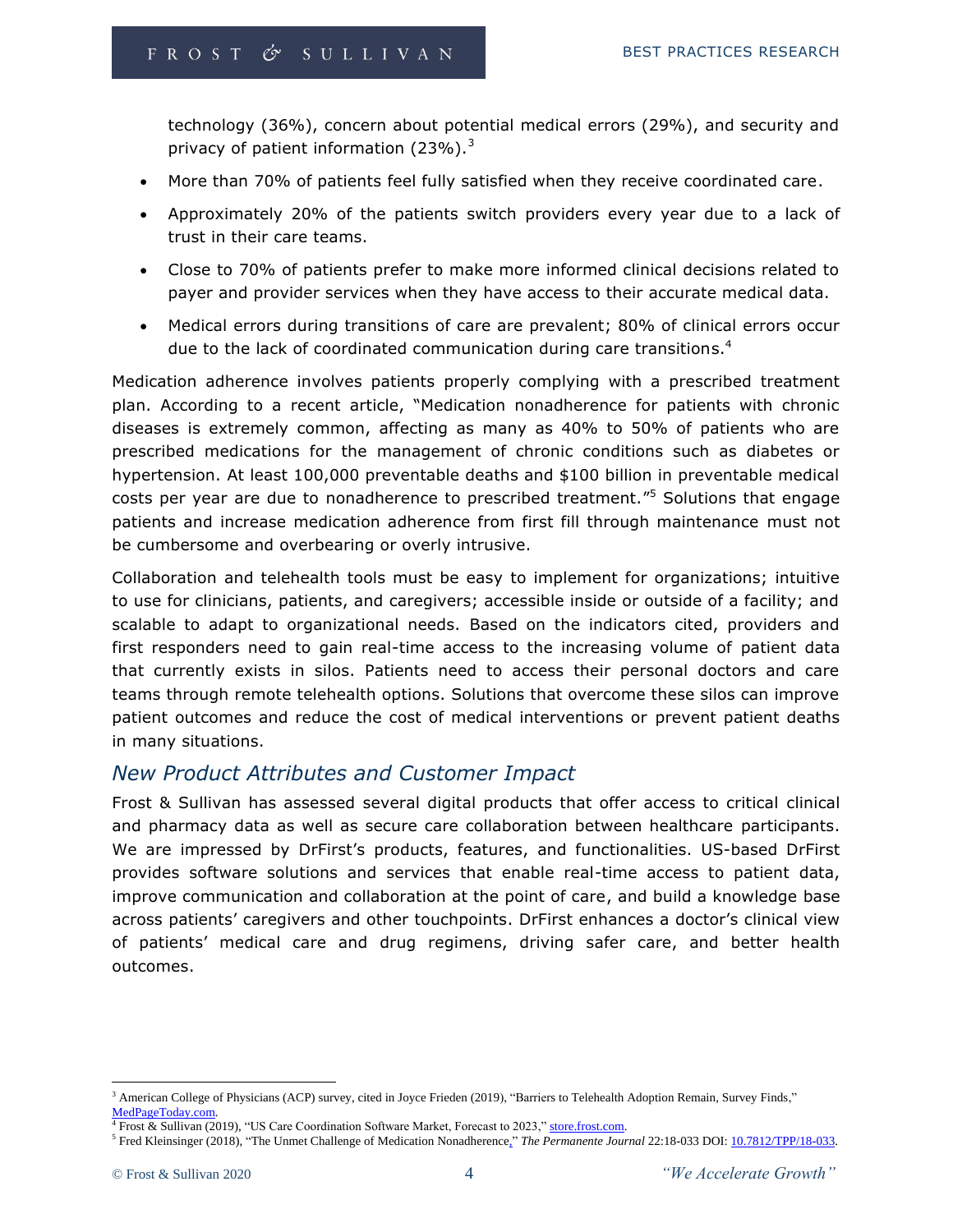#### **Match to Needs**

DrFirst has built a product portfolio around the following four significant needs of healthcare industry participants: care collaboration (including telehealth), medication and clinical management, medication reconciliation, and medication adherence. Their solutions include the following:

- Backline Care Collaboration, EMS, and Telehealth
- Rcopia, EPCS Gold, Medication Management, and CareComplete Clinical Management
- Provider Solutions, myBenefitCheck, and ePA Medication Adherence
- MedHx and SmartSig Medication Reconciliation

DrFirst's HIPAA-compliant communication platform, Backline™, improves care coordination through its ability to instantly share clinical data and documents, patient updates, and provider instructions with everyone involved with the patient's care, including the patient. Clinicians can engage with patients via telehealth sessions; collaborate with the care team via secure chat; share HIPAA-compliant messages, images, files, and videos; obtain eform completion and; send patient reminders. To protect both providers and patients from the spread of infectious diseases like the flu or COVID-19, the telehealth option allows for secure video conferencing with patients for protected virtual care. Unlike other telehealth options, Backline connects patients with their current medical team (rather than a random telehealth physician) to maintain continuity of care. The ease of use for patients includes no registration process nor app download required. For emergency medical service (EMS), the platform provides access to a patient's medication history at the scene of an emergency, even when a patient is unresponsive. Emergency medical technicians (EMTs) can securely share patient information and en route to the facility, helping the ER team prepare for immediate action upon the patient's arrival and eliminating delays in care for charting.

DrFirst's suite of medication management solutions covers both mobile and office eprescribing options and includes medication history, access to state databases and formularies, and drug interaction alerts. More than 320 electronic health record (EHR) vendors have integrated Rcopia<sup>®</sup> e-prescribing, either alone or together with one of DrFirst's other solutions. EPCS Gold $^{SM}$  enables the electronic prescribing of controlled substances in one workflow. DrFirst also provides PDMP (Prescription Drug Monitoring Program) that connects prescribers directly to all available state databases without having to log out and leave the e-prescribing or EHR workflow. Finally, the mobile application, iPrescribe<sub>SM</sub>, is a free app that lets providers write both controlled and legend prescriptions, as well as access state PDMPs from anywhere at any time. This app improves doctors' efficiency when they see patients in multiple locations or are otherwise away from their office.

DrFirst offers CareComplete™, the bi-directional exchange of patient benefit information between payers and providers, to give doctors real-time insight into a patient's health plan benefits, medical, and medication history at the point of care. This solution removes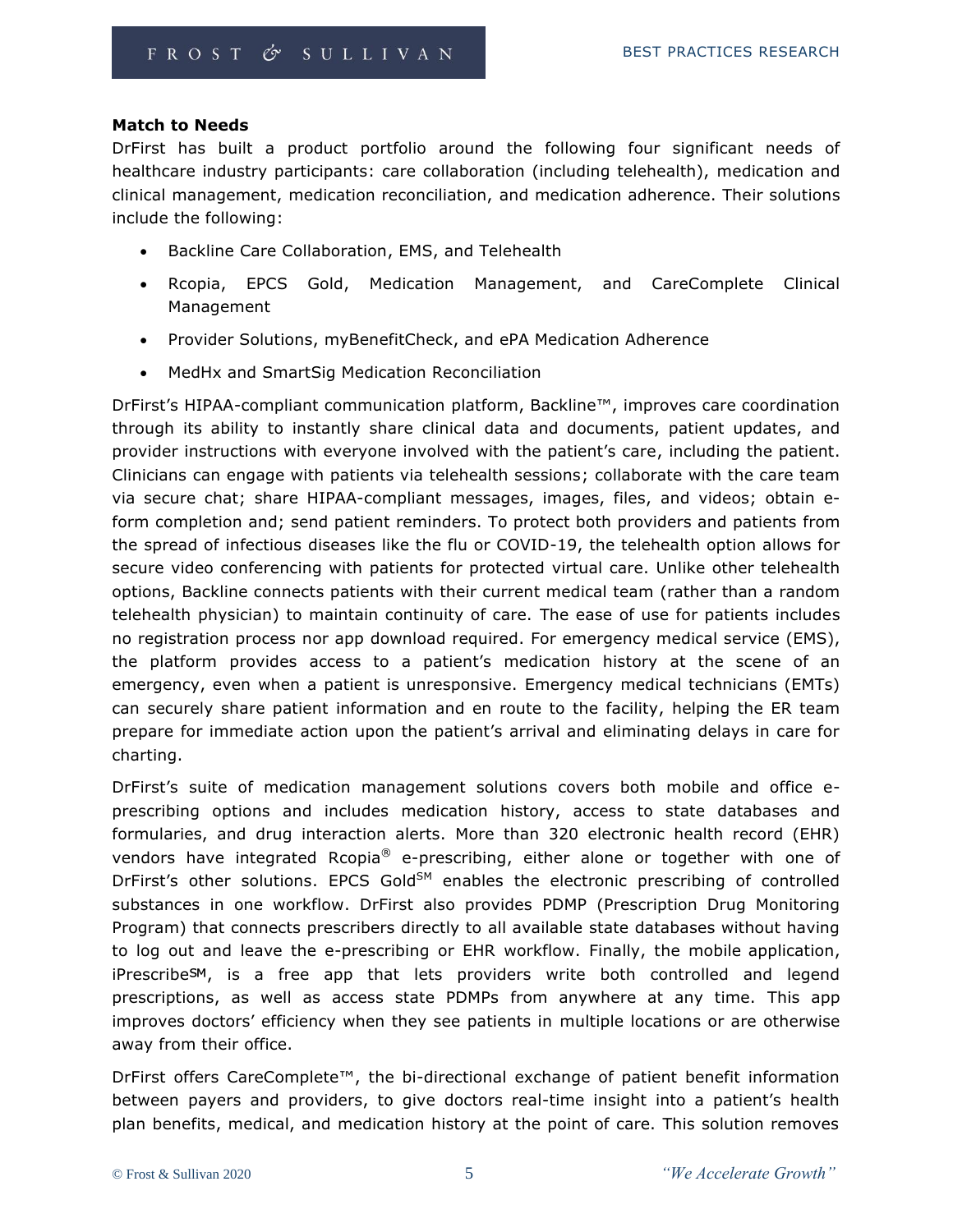the friction providers have struggled with for years: logging into multiple payer portals outside the clinical workflow to get only claims-based information. CareComplete presents encounter-based, patient-specific benefit, clinical, care gap, price transparency, and prior authorization information in a seamless and consistent format at the point of care within the EHR workflow. The solution gives providers price estimates for labs and specialists based on patient-specific health plan benefits, identifies gaps in care during patient visits to reduce year-end chart chase for HEDIS (Healthcare Effectiveness Data and Information Set) submission. Providers receive alerts for timely care consistent with standards for medical testing and health screening throughout the year. CareComplete also helps avoid delays in care by giving providers the ability to quickly and accurately identify prior authorization needs based on patients' payer benefits. Also, it enables the exchange of full CCDA files between payers and providers to mitigate gaps in care and medical errors during transitions of care and other points in the care encounter.

DrFirst offers ProviderSolutions™, a suite of behavioral, clinical, and financial tools within the e-prescribing workflow to monitor and improve patient medication adherence, including access to clinical scorecards, behavioral engagement tools, and health education resources tailored to the patient's condition. The solution enables physicians to make the most of their time with patients, improve medication adherence, impact care outcomes, and take proactive steps to keep at-risk patients on track. Through myBenefitCheckSM, providers can access the cost of care to prescribe medications that patients can afford, as well as therapeutic equivalents to drive first fill, medication adherence, and timely care. DrFirst ePA (Electronic Prior Authorization) gives providers accurate insight into prior authorization needs that are specific to a patient's health plan benefits, as well as facilitates PA submissions, eliminating the number of false positives and improving timeto-therapy. To help providers stay aware of new therapies or new indications for existing drugs, DrFirst also delivers clinical messaging on updates and relevant drug information within the e-prescribing workflow.

Medication history is a process that must continue to scale and allow for the intake of data seamlessly and efficiently. DrFirst's MedHx<sup>™</sup> platform lessens the risk that missing and poor data quality, as well as transcriptions errors, have on potential ADEs by providing comprehensive, clinically actionable medication history. The interoperable medication history solution includes the most robust prescription data available in the industry through its many EHR integrations and connections. The system features SmartSigSM, a DrFirst patented AI technology that translates, infers, and normalizes prescription instructions (sigs) into consistent, usable medication history data. Built-in drug matching abilities lessen guesswork and the ADEs that can result. More robust, precise, and accurate data improves time-to-treatment by reducing time spent collecting medication history and minimizing clicks and keystrokes to input or update data.

#### **Design**

Frost & Sullivan has previously cited DrFirst for its technology leadership in offering secure text messaging for care collaboration. This latest acknowledgment is for the way that DrFirst has continuously evolved its technology into products that are focused on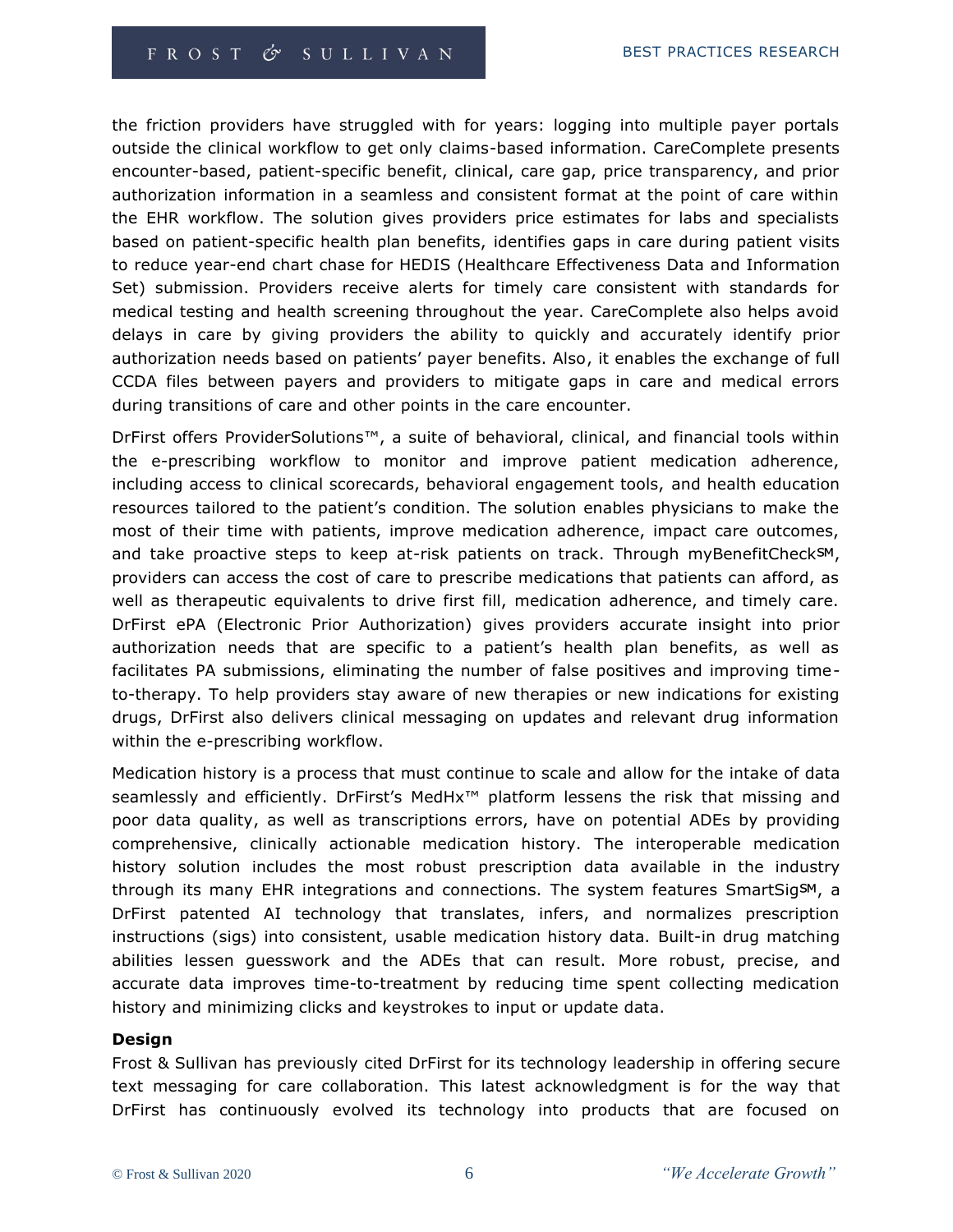medication management and adherence designed to meet the needs of providers, pharmacists, dentists, patients, payers, and EMR solution providers.

Frost & Sullivan commends DrFirst's ability to expand its impressive technology to meet a range of healthcare challenges, regulatory drivers, and core initiatives. Its versatile and robust platforms can plug into a system to address a specific need or close specific gaps in care delivery. DrFirst works with all stakeholders in the healthcare universe to connect touchpoints and remove silos for seamless data sharing.

- DrFirst's solutions for hospitals cover a wide range of methods to improve the operational efficiency of medication and clinical management, medication adherence, and care coordination.
- The solutions for physicians are tailored to enable practice workflow and ensure immediate access to accurate patient data and facilitate safe, remote patient care. These users need straightforward software that requires minimal training and provides immediately usable patient information. DrFirst fulfills these needs and more with services like telehealth and e-signature that help providers secure confidential healthcare-related documents and forms from patients or their caregivers remotely, safely, and in compliance with HIPAA.
- Solutions for pharmacies fulfill the specific needs to improve pharmacy productivity, communication, and patient safety resulting in better patient care.
- Hospice and long-term care organizations can connect all care team members and caregivers securely, inside and outside the facility. These users must frequently share critical patient information among clinical teams safely within and across organizations. Providing immediate access to additional medical and pharmacy support from the bedside is an ongoing need. Care teams must be able to update family members and other caregivers on the status of their loved ones as well as on essential patient directives like consent to care, DNRs, and next steps in care agreements.
- EMR/EHR vendors benefit from DrFirst's ability to partner with them to expand their core technology, comply with evolving regulations, enhance functionality, achieve certifications, retain current customers, and spark new sales of EMR/EHR systems.
- Payers need providers to achieve operational efficiency at the point of care that features dataflow for benefit coverage, identifies care gaps, and provides innetwork referrals. Payers benefit when providers have access to price transparency and the ability to be aware of prior authorizations that reside within the provider workflow. Payers can better support their network providers by alleviating burnout and achieving operational efficiency at the point of care with information that drives the best clinical outcomes. Dataflow delivers member-specific benefit coverage, identifies care gaps, and provides in-network lab and specialist referrals. DrFirst offers the products and platforms that provide access to this data.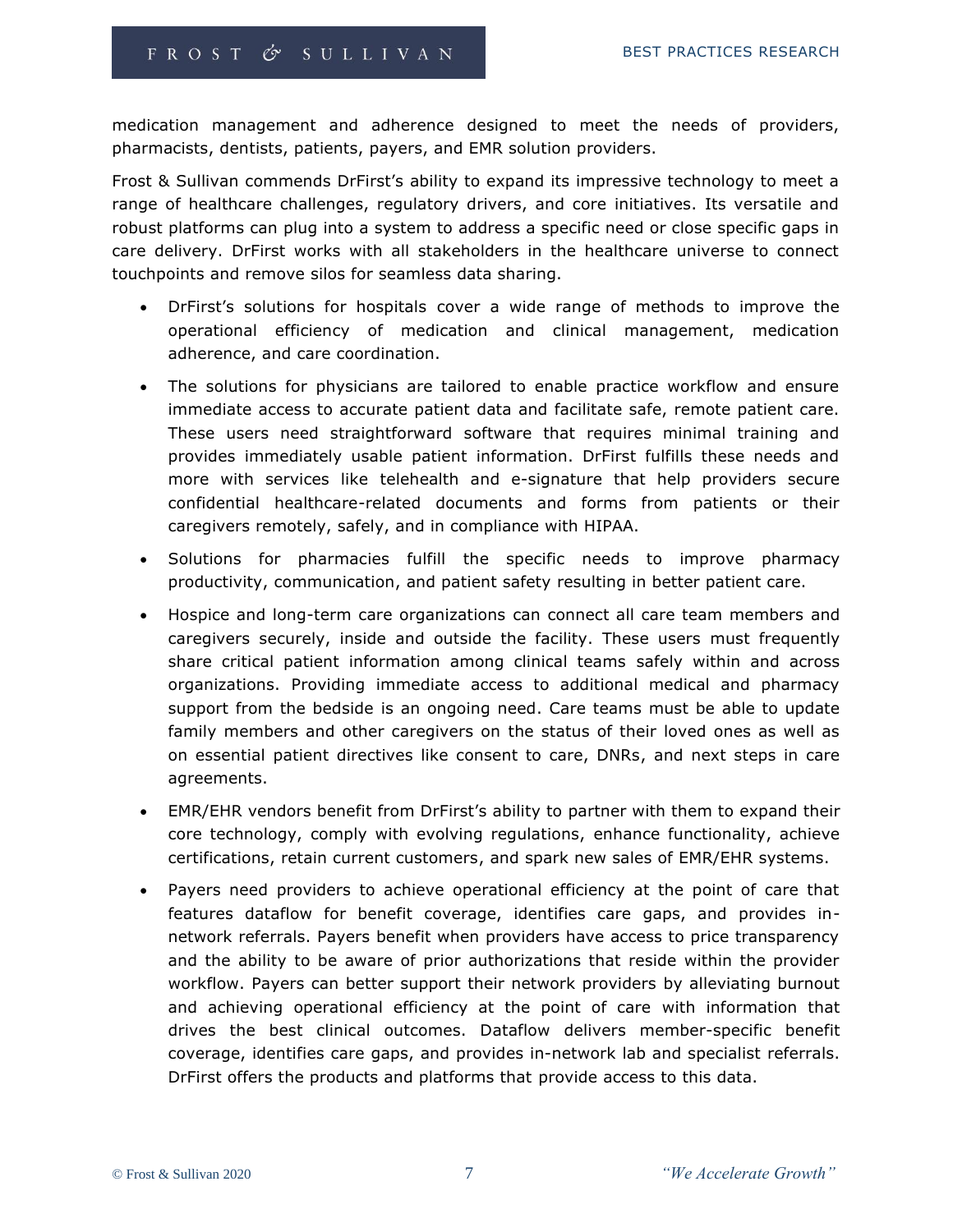#### **Reliability**

DrFirst tackles operational efficiency challenges and provides solutions that are reliable replacements for previously unreliable processes. For example, the Catawba Valley Medical Center in Hickory, North Carolina, had a problem getting beds assigned to incoming patients. Unacceptable delays to this process appeared challenging to resolve. Patients remained in the ER for too long, causing throughput, boarding, and patient safety concerns. By using the bed management module of its EHR, which enabled a patient to be assigned to a bed, the center solved part of the problem. Still, the communications solution that was needed to alert the administrator quickly was unavailable. The medical center selected DrFirst to achieve full efficiency. DrFirst used Backline to alert on-duty administrators of the need for a bed, regardless of their location in the hospital. "Once notified, administrators on duty can quickly respond with a bed match and transition the patient to an inpatient room,"<sup>6</sup> all by using a cellphone. As a result, within two months, time from the emergency department (ED) arrival to departure to a room decreased by nearly 97 minutes per patient. Calls per day to on-duty administrators decreased from 274 before electronic notifications to 149 since implementation, which eliminates approximately 125 calls per day to these administrators.

Frost & Sullivan applauds DrFirst's ability to meet this hospital's specific needs by demonstrating a quick and reliable resolution to a serious operational throughput and patient safety challenge.

#### **Brand Equity**

DrFirst has been actively supplying healthcare software solutions since 2000, and its network has grown to reach over 283,000 healthcare professionals and 108,000 prescribers. DrFirst has contracts with more than 1,400 hospitals throughout the United States and has partnerships with more than 320 EHRs and health information systems (HIS) on the US market.

The company provides solutions to providers, payers, EHRs, and other suppliers, such as The University of Texas MD Anderson Cancer Center, Fresenius Medical Care, Mayo Clinic, Humana, UnitedHealthcare, MEDITECH, Cerner, Epic, Allscripts, McKesson Corporation, and Greenway Health. This impressive growth has created strong brand awareness and equity among customers that select DrFirst's services.

Additionally, DrFirst provides solutions to medical institutions and integrated delivery systems that serve the general public. Recent examples of this include King's Daughters Medical Center (KDMC) in Mississippi, Catawba Valley Medical Center in North Carolina, and Lafayette General Health in Louisiana.

As a result of its broad and deep client base, DrFirst can benefit from its well-established brand equity or that of its well-known partners and customers.

#### **Customer Purchase Experience**

DrFirst has expanded its product mix based on the needs of segments across the continuum of care to support specific users. For example, DrFirst has supplied KDMC in southwest

<sup>6</sup> Bill Siwicki (2019), "Care collaboration tech reduces hospital's ED-to-bed wait time by 97 minutes," *[HealthcareITNews.com](https://www.healthcareitnews.com/news/care-collaboration-tech-reduces-hospital-s-ed-bed-wait-time-97-minutes)*.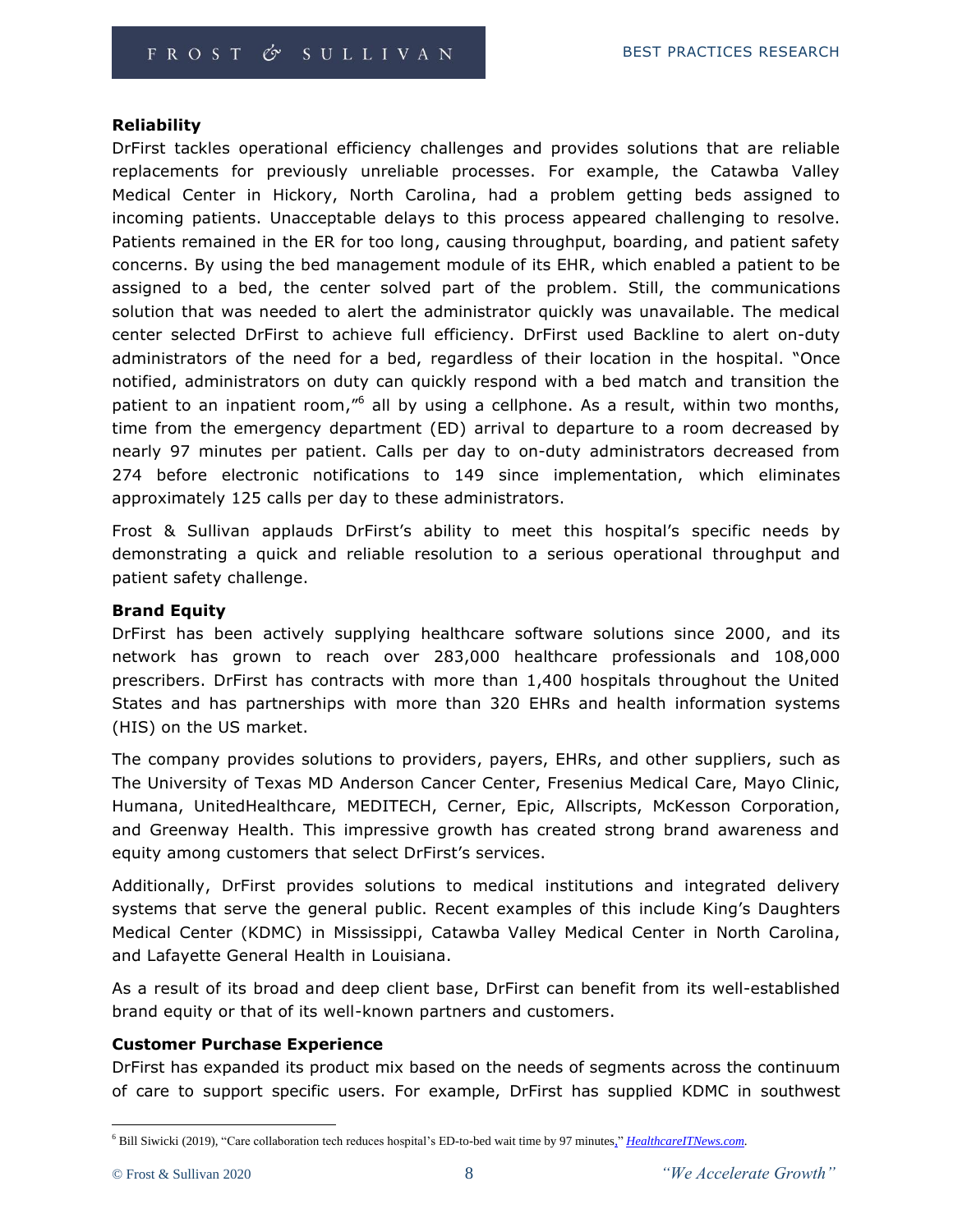Mississippi with a new technology that can help first responders avoid life-threatening drug interactions in emergencies and communicate with inbound hospitals to speed time-to-care. The Backline app is now available to emergency medical technicians. It offers in-the-field access to secure messaging and patient medication history in compliance with federal medical confidentiality and security requirements, such as HIPAA. The strict rules for HIPAA compliance can have the unintended consequence of making communications difficult in an emergency. DrFirst's new software overcame this challenge and enabled KDMC to communicate rapidly with teams that respond to medical emergencies. The app allows paramedics to scan the barcodes on the back of a patient's driver's license. This barcode contains the patient's identification number, which is matched to the patient's medical records in an extensive database that Backline maintains with pharmacies nationwide.<sup>7</sup> This capability presents first responders with six months of medication history. Access to this data allows paramedics to assess a patient based on their medication history and avoid giving medication to the patient that could be life-threatening. At the same time, hospitals have the information they need to create patient charts and order any tests required before the patient arrives at the hospital. This capability is crucial for those patients who are unconscious or otherwise unable to offer important medical information directly to the EMTs. Frost & Sullivan believes that this is an outstanding use of DrFirst's innovative technology to create a new product that benefits patients and providers.

In another use case, 115 nurse practitioners (NPs) within a medical practice division of a large West Coast payer began using Backline for telehealth to combat the spread of the novel coronavirus during the pandemic. The NPs reached out to patients through virtual visits to assess their needs, respond to questions, and discuss any next steps for care. A team of 23 NPs launched the program and completed 358 video visits the first day, and more than 8,000 in the first two weeks.

#### **Positioning**

DrFirst has outstanding growth potential based on how it has productized and positioned its innovative technologies. The company positions its products in the following three segments: by audience, by healthcare challenge, and by product. For example, DrFirst has developed platforms for acute and ambulatory clinicians, pharmacies, life sciences, and payer audiences. Healthcare challenges include prescription and medical benefit discovery, medication management, medication adherence, and care collaboration. Products include Rcopia, iPrescribe, EPCS, MedHx, SmartSig, Backline, myBenefitCheck, CareComplete, and more. These solutions offer best-in-class software that advances current standards across medication management and e-prescribing, give providers access to patient-centric benefits and encounter information at the point of care, deliver secure care collaboration tools to connect care team members from any location through virtual visits or secure communication, and provide tools to monitor medication adherence and improve health outcomes.

The recent COVID-19 pandemic has changed healthcare forever. Each audience will increase its need for secure and reliable information, new and innovative communications

<sup>7</sup> Aaron Paden (2019), "Paramedics use app to provide care," *[DailyLeader.com](https://www.dailyleader.com/2019/10/17/paramedics-use-app-to-provide-care/)*.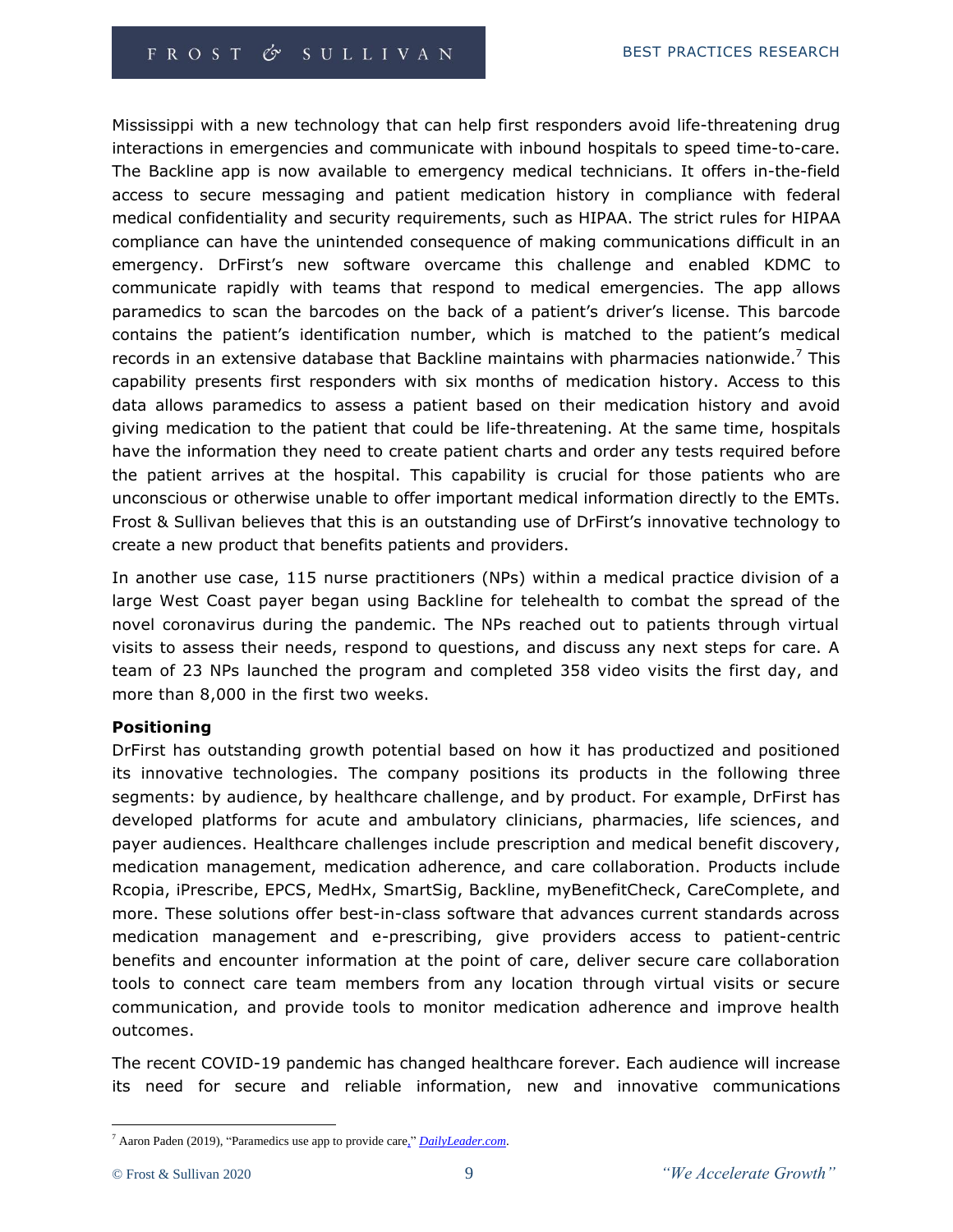technology, and software over the next decade. DrFirst is well positioned across the healthcare industry as a direct supplier or partner to meet these needs. Frost & Sullivan is impressed by DrFirst's strategy to lead the evolution of healthcare by securely connecting people at every touchpoint of care to improve patient outcomes.

### *Conclusion*

The healthcare industry has been attempting to use data and communications to improve support for medication management, care collaboration based on clinical data sharing, medication reconciliation, and medication adherence. Technology that serves the specific purposes of a wide range of users, including providers, hospitals and medical centers, first responders, payers, and long-term care facilities, is needed.

DrFirst has built its solutions to tackle these challenges. The company's technology and platforms are well-positioned in the market, placing the company on a steady path to continue growing over the next decade. Moreover, DrFirst designed its products to ensure security and privacy, ease of access, and the ability to communicate over any device.

With its strong overall performance, DrFirst has earned Frost & Sullivan's 2020 New Product Innovation Award in the US digital health data industry.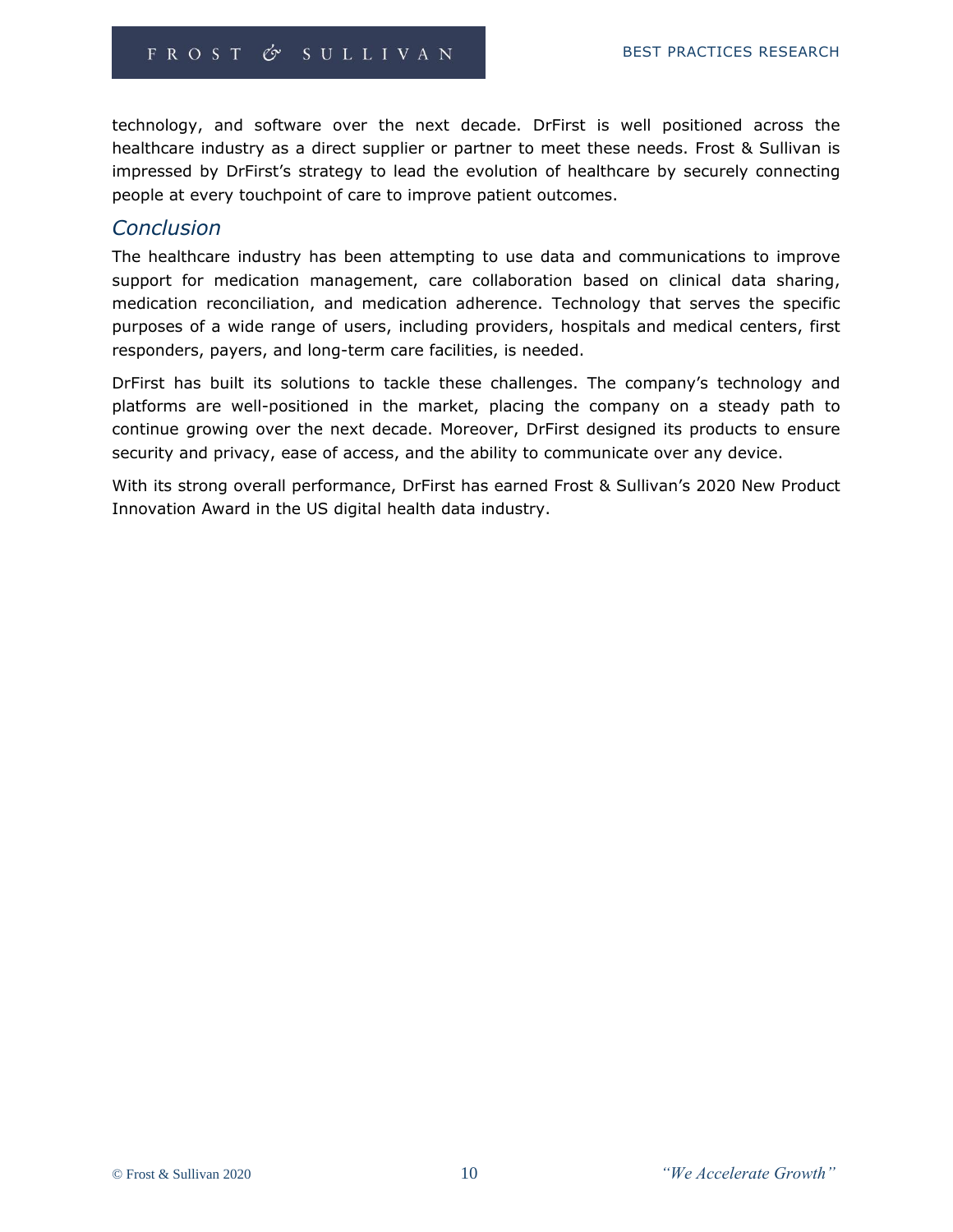## **Significance of New Product Innovation**

Ultimately, growth in any organization depends on continually introducing new products to the market and successfully commercializing those products. For these dual goals to occur, a company must be best in class in three key areas: understanding demand, nurturing the brand, and differentiating from the competition.



## **Understanding New Product Innovation**

Innovation is about finding a productive outlet for creativity—for consistently translating ideas into high-quality products that have a profound impact on the customer.

## *Key Benchmarking Criteria*

For the New Product Innovation Award, Frost & Sullivan analysts independently evaluated two key factors—New Product Attributes and Customer Impact—according to the criteria identified below.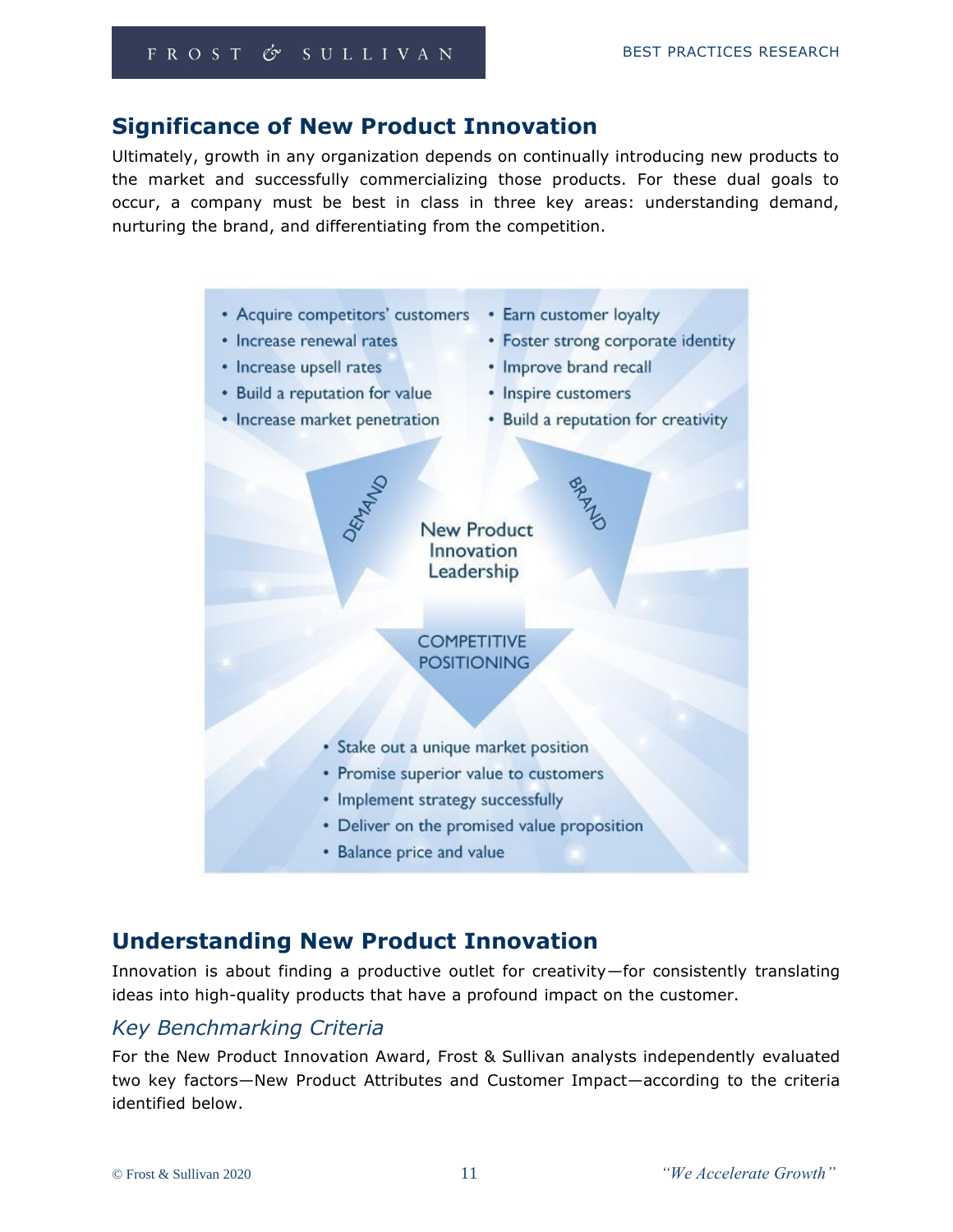#### **New Product Attributes**

Criterion 1: Match to Needs Criterion 2: Reliability Criterion 3: Quality Criterion 4: Positioning Criterion 5: Design

#### **Customer Impact**

Criterion 1: Price/Performance Value Criterion 2: Customer Purchase Experience Criterion 3: Customer Ownership Experience Criterion 4: Customer Service Experience Criterion 5: Brand Equity

## **Best-Practices Award Analysis for DrFirst**

## *Decision Support Scorecard*

To support its evaluation of best practices across multiple business performance categories, Frost & Sullivan employs a customized Decision Support Scorecard. This tool allows our research and consulting teams to objectively analyze performance, according to the key benchmarking criteria listed in the previous section, and to assign ratings on that basis. The tool follows a 10-point scale that allows for nuances in performance evaluation. Ratings guidelines are illustrated below.

#### RATINGS GUIDELINES



The Decision Support Scorecard is organized by New Product Attributes and Customer Impact (i.e., these are the overarching categories for all 10 benchmarking criteria; the definitions for each criterion are provided beneath the scorecard). The research team confirms the veracity of this weighted scorecard through sensitivity analysis, which confirms that small changes to the ratings for a specific criterion do not lead to a significant change in the overall relative rankings of the companies.

The results of this analysis are shown below. To remain unbiased and to protect the interests of all organizations reviewed, we have chosen to refer to the other key participants as Competitor 2 and Competitor 3.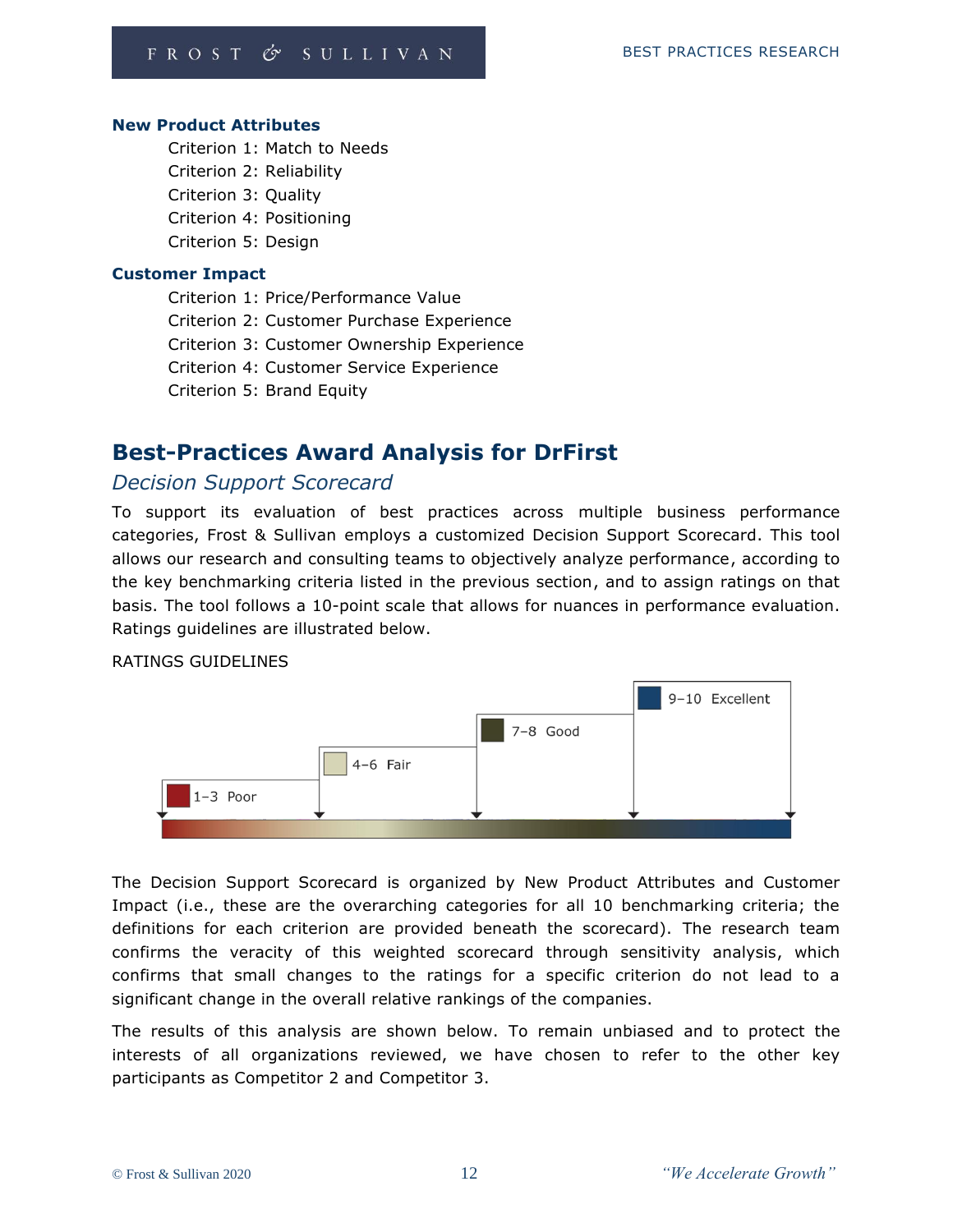| Measurement of $1-10$ (1 = poor; $10 =$ excellent) |                                  |                    |                                 |
|----------------------------------------------------|----------------------------------|--------------------|---------------------------------|
| <b>New Product Innovation</b>                      | New Product<br><b>Attributes</b> | Customer<br>Impact | <b>Average</b><br><b>Rating</b> |
|                                                    |                                  |                    |                                 |
| <b>DrFirst</b>                                     | 10                               | 10                 | 10                              |
| Competitor 2                                       |                                  | 5                  | 6                               |
| Competitor 3                                       | 6                                | 4                  | 5                               |

## *New Product Attributes*

#### **Criterion 1: Match to Needs**

Requirement: Customer needs directly influence and inspire the product's design and positioning.

#### **Criterion 2: Reliability**

Requirement: The product consistently meets or exceeds customer expectations for consistent performance during its entire life cycle.

#### **Criterion 3: Quality**

Requirement: The product offers best-in-class quality, with a full complement of features and functionalities.

#### **Criterion 4: Positioning**

Requirement: The product serves a unique, unmet need that competitors cannot easily replicate.

#### **Criterion 5: Design**

Requirement: The product features an innovative design, enhancing both visual appeal and ease of use.

#### *Customer Impact*

#### **Criterion 1: Price/Performance Value**

Requirement: Products or services offer the best value for the price, compared to similar offerings in the market.

#### **Criterion 2: Customer Purchase Experience**

Requirement: Customers feel they are buying the most optimal solution that addresses both their unique needs and their unique constraints.

#### **Criterion 3: Customer Ownership Experience**

Requirement: Customers are proud to own the company's product or service and have a positive experience throughout the life of the product or service.

#### **Criterion 4: Customer Service Experience**

Requirement: Customer service is accessible, fast, stress-free, and of high quality.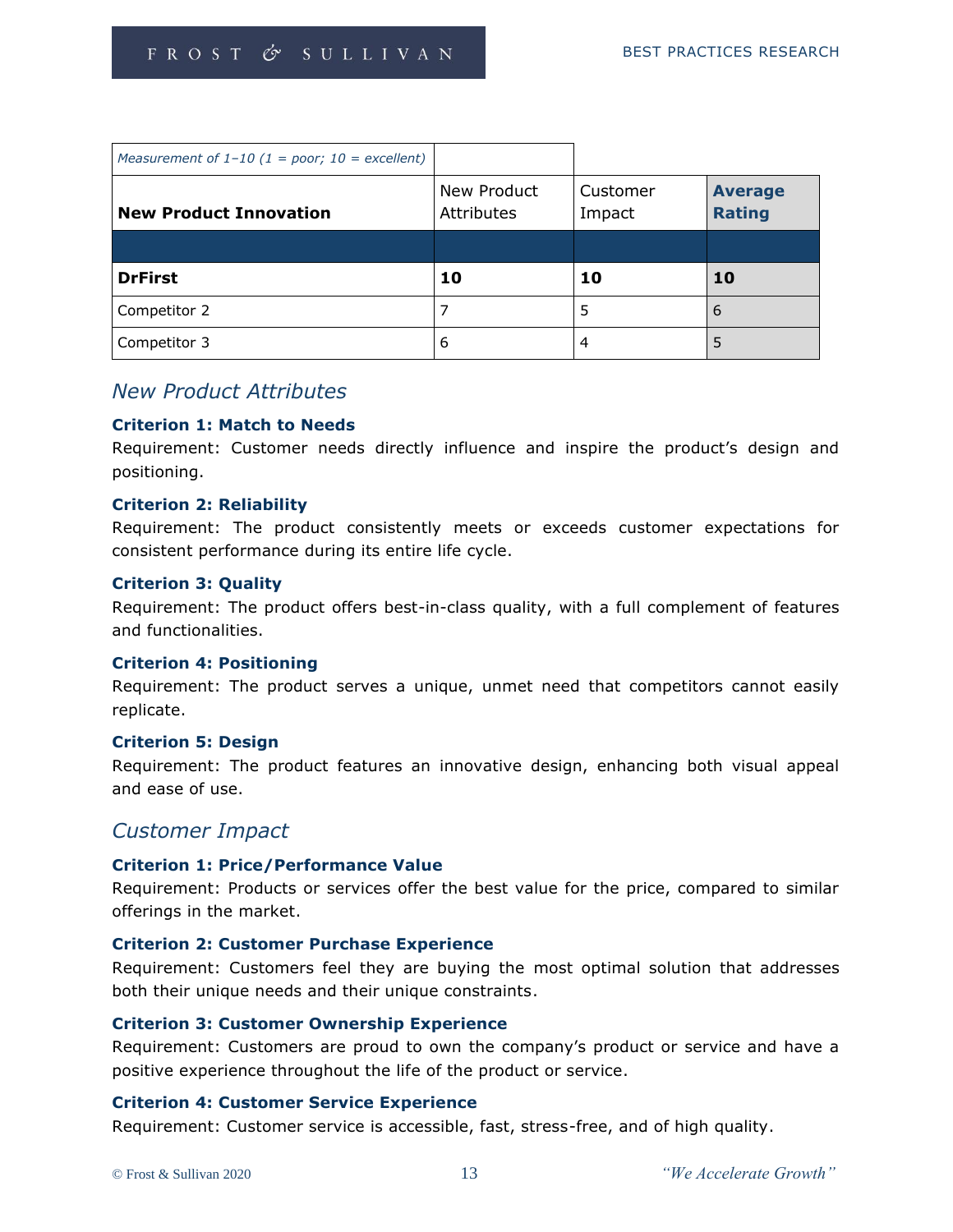#### **Criterion 5: Brand Equity**

Requirement: Customers have a positive view of the brand and exhibit high brand loyalty.

## *Decision Support Matrix*

Once all companies have been evaluated according to the Decision Support Scorecard, analysts then position the candidates on the matrix shown below, enabling them to visualize which companies are truly breakthrough and which ones are not yet operating at best-in-class levels.

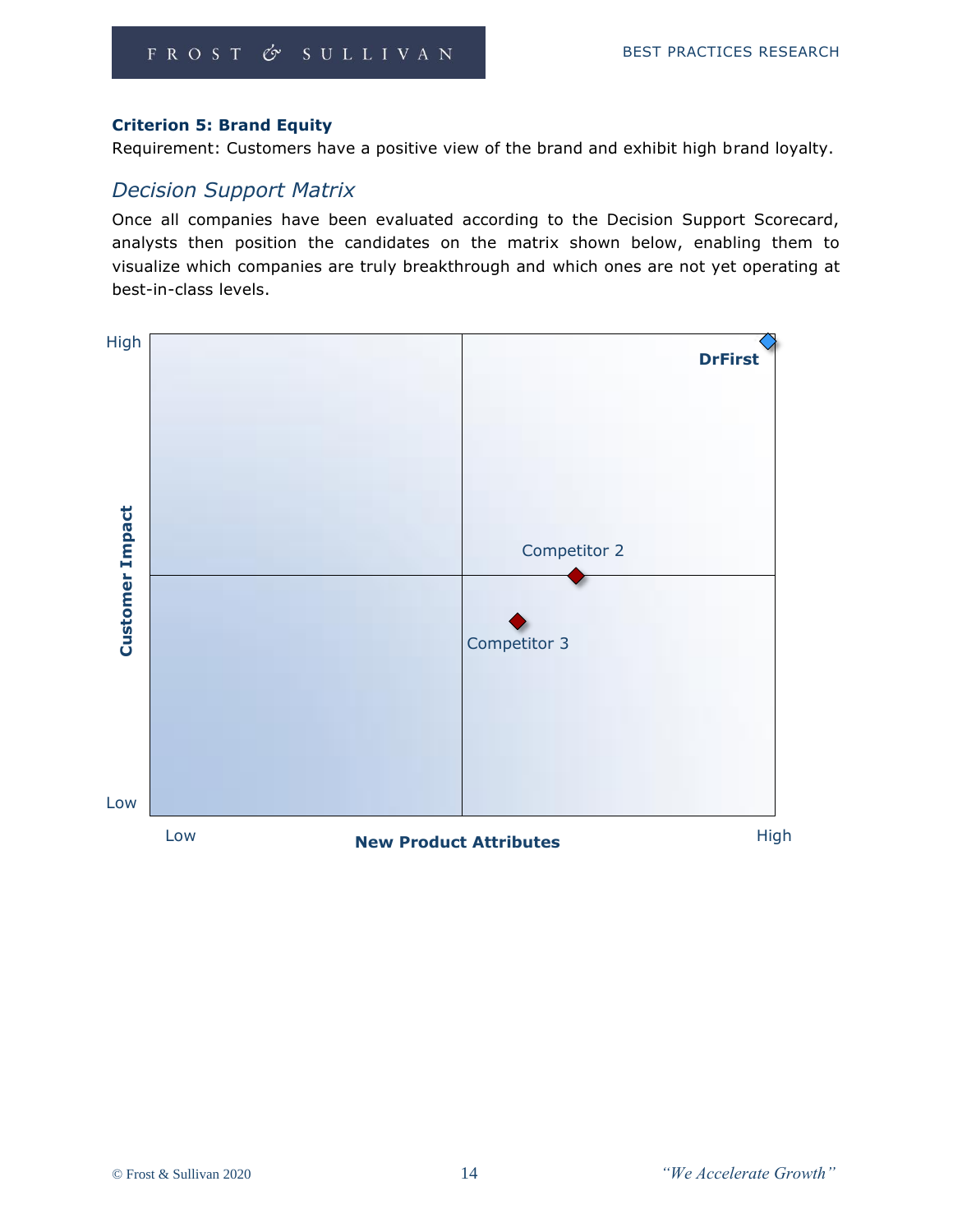## **Best-Practices Recognition: 10 Steps to Researching, Identifying, and Recognizing Best Practices**

Frost & Sullivan analysts follow a 10-step process to evaluate Award candidates and assess their fit with select best-practice criteria. The reputation and integrity of the Awards are based on close adherence to this process.

| <b>STEP</b>    |                                                                | <b>OBJECTIVE</b>                                                                             | <b>KEY ACTIVITIES</b>                                                                                                                            | <b>OUTPUT</b>                                                                                             |
|----------------|----------------------------------------------------------------|----------------------------------------------------------------------------------------------|--------------------------------------------------------------------------------------------------------------------------------------------------|-----------------------------------------------------------------------------------------------------------|
|                | Monitor,<br>1 target, and<br>screen                            | Identify Award recipient<br>candidates from around the<br>globe                              | • Conduct in-depth industry<br>research<br>• Identify emerging sectors<br>· Scan multiple geographies                                            | Pipeline of candidates who<br>potentially meet all best-<br>practice criteria                             |
|                | <b>Perform</b><br>2 360-degree<br>research                     | Perform comprehensive,<br>360-degree research on all<br>candidates in the pipeline           | • Interview thought leaders<br>and industry practitioners<br>• Assess candidates' fit with<br>best-practice criteria<br>• Rank all candidates    | Matrix positioning of all<br>candidates' performance<br>relative to one another                           |
| 3              | <b>Invite</b><br>thought<br>leadership in<br>best<br>practices | Perform in-depth<br>examination of all candidates                                            | • Confirm best-practice criteria<br>• Examine eligibility of all<br>candidates<br>• Identify any information gaps                                | Detailed profiles of all<br>ranked candidates                                                             |
| 4              | <b>Initiate</b><br>research<br>director<br>review              | Conduct an unbiased<br>evaluation of all candidate<br>profiles                               | • Brainstorm ranking options<br>· Invite multiple perspectives<br>on candidates' performance<br>· Update candidate profiles                      | Final prioritization of all<br>eligible candidates and<br>companion best-practice<br>positioning paper    |
| 5              | <b>Assemble</b><br>panel of<br>industry<br>experts             | Present findings to an expert<br>panel of industry thought<br>leaders                        | • Share findings<br>• Strengthen cases for<br>candidate eligibility<br>• Prioritize candidates                                                   | Refined list of prioritized<br>Award candidates                                                           |
| 6              | <b>Conduct</b><br>global<br>industry<br>review                 | Build consensus on Award<br>candidates' eligibility                                          | • Hold global team meeting to<br>review all candidates<br>• Pressure-test fit with criteria<br>• Confirm inclusion of all<br>eligible candidates | Final list of eligible Award<br>candidates, representing<br>success stories worldwide                     |
| $\overline{7}$ | Perform<br>quality check                                       | Develop official Award<br>consideration materials                                            | • Perform final performance<br>benchmarking activities<br>• Write nominations<br>• Perform quality review                                        | High-quality, accurate, and<br>creative presentation of<br>nominees' successes                            |
| 8              | <b>Reconnect</b><br>with panel of<br>industry<br>experts       | Finalize the selection of the<br>best-practice Award recipient                               | • Review analysis with panel<br>• Build consensus<br>• Select recipient                                                                          | Decision on which company<br>performs best against all<br>best-practice criteria                          |
| q              | Communicate<br>recognition                                     | Inform Award recipient of<br>Award recognition                                               | • Present Award to the CEO<br>• Inspire the organization for<br>continued success<br>• Celebrate the recipient's<br>performance                  | Announcement of Award<br>and plan for how recipient<br>can use the Award to<br>enhance the brand          |
| 10             | Take<br>strategic<br>action                                    | Upon licensing, company is<br>able to share Award news<br>with stakeholders and<br>customers | • Coordinate media outreach<br>• Design a marketing plan<br>• Assess Award's role in future<br>strategic planning                                | Widespread awareness of<br>recipient's Award status<br>among investors, media<br>personnel, and employees |